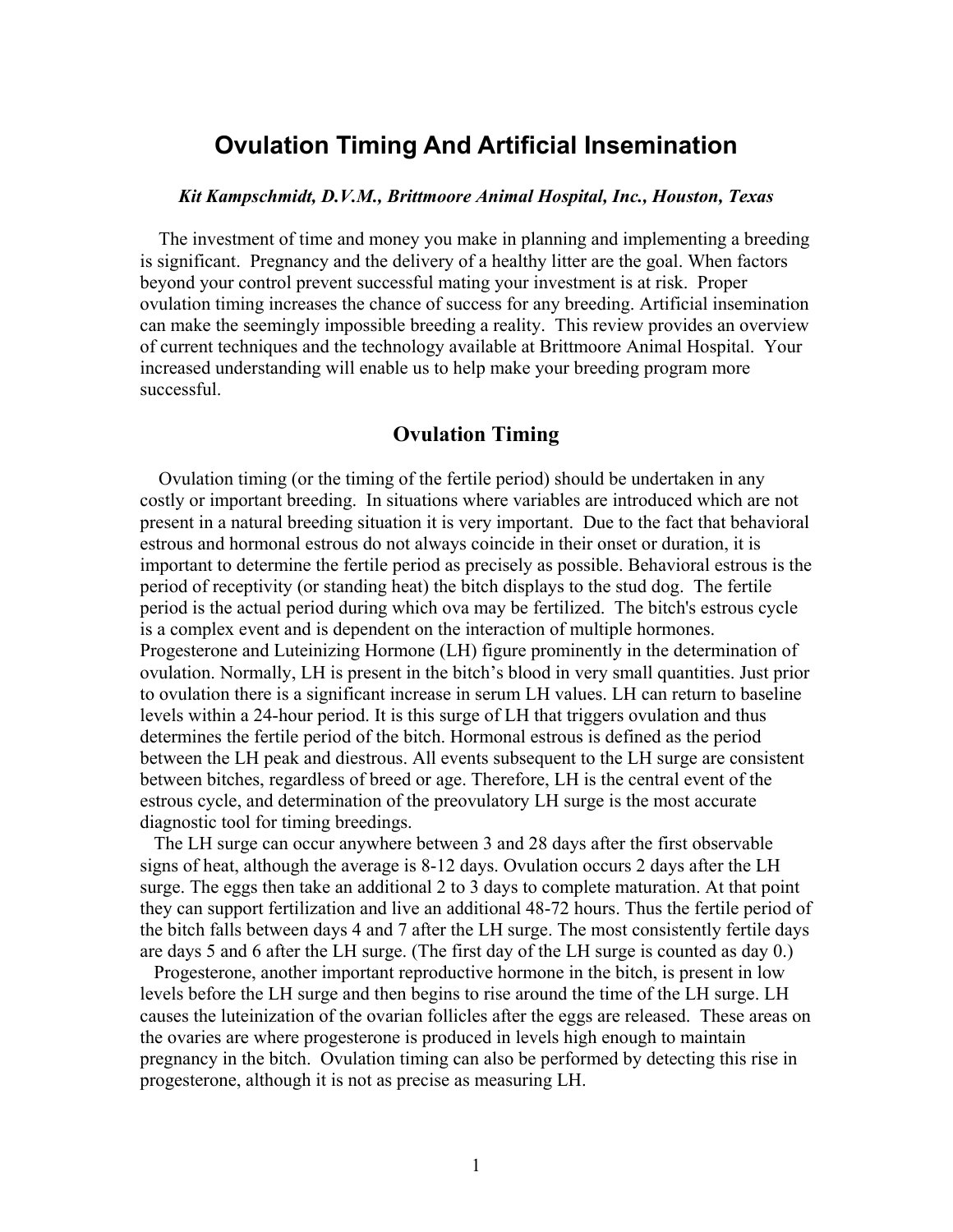For most natural matings or artificial inseminations with fresh semen, breeding should begin 2-3 days after the LH surge, and continue every 2 or 3 days until the end of the calculated fertile period. When using chilled (extended) or frozen semen, or a stud dog with compromised semen quality, breedings should occur on the most fertile days (days 4,5 and 6 post LH surge).

 Gestation length is also determined by the date of the LH surge. In the bitch, gestation is 65 days (plus or minus 1 day) from the LH surge. This will be true regardless of what days the bitch is bred. Therefore, the most accurate way to predict whelping date is to know the date of the LH surge. This may be determined by direct LH testing or calculated from the rise in progesterone detected by a series of progesterone tests. Whelping date may also be estimated by gauging the first day of diestrous, either behaviorally or more accurately by vaginal cytology. This information can be invaluable when planning an elective C-section, or when deciding if intervention in the pregnancy and whelping process is necessary.

 LH can be measured by an in-clinic test that veterinarians can easily perform utilizing a small sample of blood. Testing must be performed daily since the duration of the LH surge can be as short as 24 hours. Once the LH surge is identified ovulation should be confirmed with a progesterone assay done 2-3 days later. Progesterone testing can be done with a number of in-clinic assays available. These in-clinic tests are semiquantitative (estimations of actual levels of hormone). Quantitative assays can also be performed at outside medical laboratories. Quantitative assays provide the most accurate results. These tests are much more reliable and repeatable than in-clinic progesterone assays.

 Vaginal cytology and Vaginoscopy are additional procedures that most veterinarians will utilize along with the bitches behavior to fine tune the timing process. Neither technique is accurate enough by itself to determine the fertile period.

## **Artificial Insemination**

 Artificial insemination (AI) can be performed by a number of different methods and utilizing sperm from fresh, extended or frozen sources. **Fresh AI** is indicated in situations where a natural breeding cannot or should not be completed due to physical problems, behavioral refusal to mate or other considerations. **Chilled or extended semen** offer the best chance of obtaining a long distance breeding without the risks and problems of shipping either the bitch or the stud dog. Planning these type breedings should be done well before the bitch comes into season. All parties involved (both dog owners and veterinarians) should be aware of their responsibilities and obligations well in advance. **Frozen semen** is the third type of semen utilized in artificial insemination. Frozen semen can be collected years prior to being used for insemination. Thus the process is valuable for preserving a dog's genetics beyond his death, sterilization or unexpected loss of fertility. It is also valuable for situations where the stud is unavailable due to shows or trials, overbooking or other conflicts. Long distance and international breedings can be accomplished by either frozen or extended semen. Frozen semen breedings like extended breedings should be planned well in advance. The semen can often be shipped to and stored in the inseminating veterinarians office before the bitch